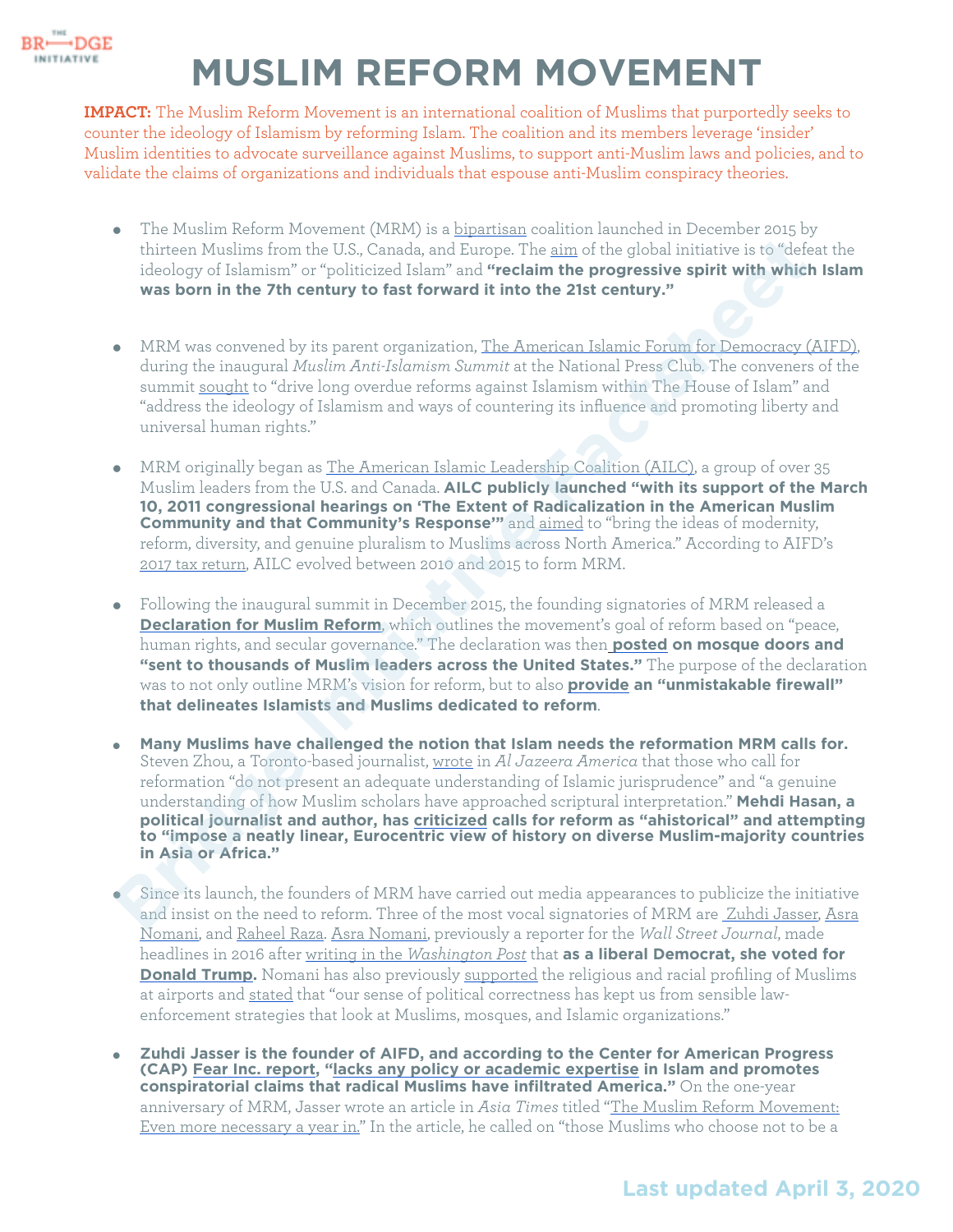

## **MUSLIM REFORM MOVEMENT**

part of our Muslim Reform Movement and its Declaration to come clean and explain to the world why [not." In June 2013, two months after the Boston Marathon bombing, then congressman](https://bridge.georgetown.edu/research/factsheet-mike-pompeo/) **Mike Pompeo [commended](https://www.c-span.org/video/?313224-1/morning-hour) Jasser's AIFD for speaking out against terrorism "in a clear and consistent way."** 

- Raheel Raza is the founder of [Muslims Facing Tomorrow,](https://muslimsfacingtomorrow.com/) an organization that [seeks to](https://muslimsfacingtomorrow.com/) "reclaim Islam, as the word itself means, securing Peace for all people, and to oppose extremism, fanaticism and violence in the name of religion." Furthermore, Raza is a senior fellow at [The Gatestone Institute](http://bridge.georgetown.edu/factsheet-gatestone-institute/) and joins Jasser as a member of the advisory board of The Clarion Project. **Both of these institutions advance anti-Muslim sentiments through online content and materials.**  Gatestone has published articles about Muslim migrants and refugees bringing "highly infectious diseases" to Germany, a <u>"jihadist takeover"</u> of Europe leading to a <u>"Great White Death</u>," and Muslims transforming entire German neighborhoods into "no-go zones." Meanwhile, Clarion maintains a repository of documentary films which it describes as "expos[ing] how radical Islamists use terrorism, murder, subjugation of women, indoctrination of children, religious persecution, genocide of minorities, widespread human rights abuses, nuclear proliferation and cultural jihad — to threaten the West." and viol[e](https://bridge.georgetown.edu/research/factsheet-middle-east-forum/)ine in the name of reignon." [F](https://www.quilliaminternational.com/quilliam-appoints-female-theologian-supports-the-muslim-reform-movement/)urthermore, Reaz is a sender fellom or LIE Giatscope Interaction in the and serves are an ember of the advisory board of The Clarion Prigical: **Boht of these**<br> **Institutions advance a**
- In addition to Clarion and Gatestone, **the founders of MRM have used their insider profile to collaborate with organizations that validate their anti-Muslim claims.** MRM has been mentioned in the Center for Security Policy (CSP), Quilliam, and [The Middle East Forum \(MEF\)](https://www.meforum.org/6617/reformist-muslim-organizations-in-north-america). Founding signatory Usama Hasan is on the advisory board of Quilliam, while Jasser has been featured regularly in CSP and received funding from The MEF.
- Most recently, MRM was cited in a hearing of the House Committee on Oversight and Government Reform in July 2018 titled "The Muslim Brotherhood's Global Threat." Jasser mentioned the initiative in his testimony. He called on the committee to "lift up diverse pro-liberty, secular reformist Muslim voices beginning with our Muslim Reform Movement and its allies within the Muslim community who are anti-Islamist" and to **"use that strategy and our Declaration of our Muslim Reform Movement to identify allies within Muslim communities across the world."**
- **Jasser has also proposed using the Declaration of Muslim Reform as a mechanism to vet refugees entering the United States.** In a January 2016 interview with national security consultant and radio producer Lisa Benson, Jasser stated, "We think that our declaration will be a firewall to be used by Homeland Security, to be used by those trying to vet refugees, to figure out which movement, in Syria and Iran or elsewhere, are [*sic*] on our side versus those who are against us." Lisa Benson was called on by Steven Emerson, the founder of the Investigative Project on Terrorism, days after 9/11 to "spearhead the efforts to find the private funds necessary to go underground into American mosques.."
- In a May 2016 interview with journalist and radio producer Terry Gilberg, **Jasser further [stated](https://www.youtube.com/watch?v=S8YJ8XMeWBY) that the Declaration "basically is what Americans should use to vet Muslims that are working with us and those that are working against us,**" and "if they don't believe in that declaration that's sort of the endpoint that is the root cause of radicalization." Terry Gilberg has [criticized](https://omny.fm/shows/terry-s-take/terrys-take-race-based-admissions) affi[rmative action](https://www.americanprogress.org/issues/race/news/2019/10/01/471085/5-reasons-support-affirmative-action-college-admissions/) and the consideration of race in college admissions, has [claimed](https://omny.fm/shows/terry-s-take/terrys-take-should-we-have-more-reparations-talk?t=57s) that [reparations](https://www.cnn.com/2019/06/18/opinions/reparations-for-slavery-bill-hearing-cohen/index.html) for slavery is an ask for another form of welfare, and [questioned](https://omny.fm/shows/terry-s-take/terrys-take-is-it-immoral-to-build-a-wall) why it is immoral to build a wall along the southern border of the United States.
- MRM was additionally cited in a June 2017 hearing of the Senate Committee on Homeland Security and Governmental Affairs titled "Ideology and Terror: Understanding the Tools, Tactics, and Techniques of Violent Extremism." In her [testimony](https://www.hsgac.senate.gov/hearings/ideology-and-terror-understanding-the-tools-tactics-and-techniques-of-violent-extremism), Nomani provided eight policy recommendations from MRM, which included calling out "the ideological threat of Islamic